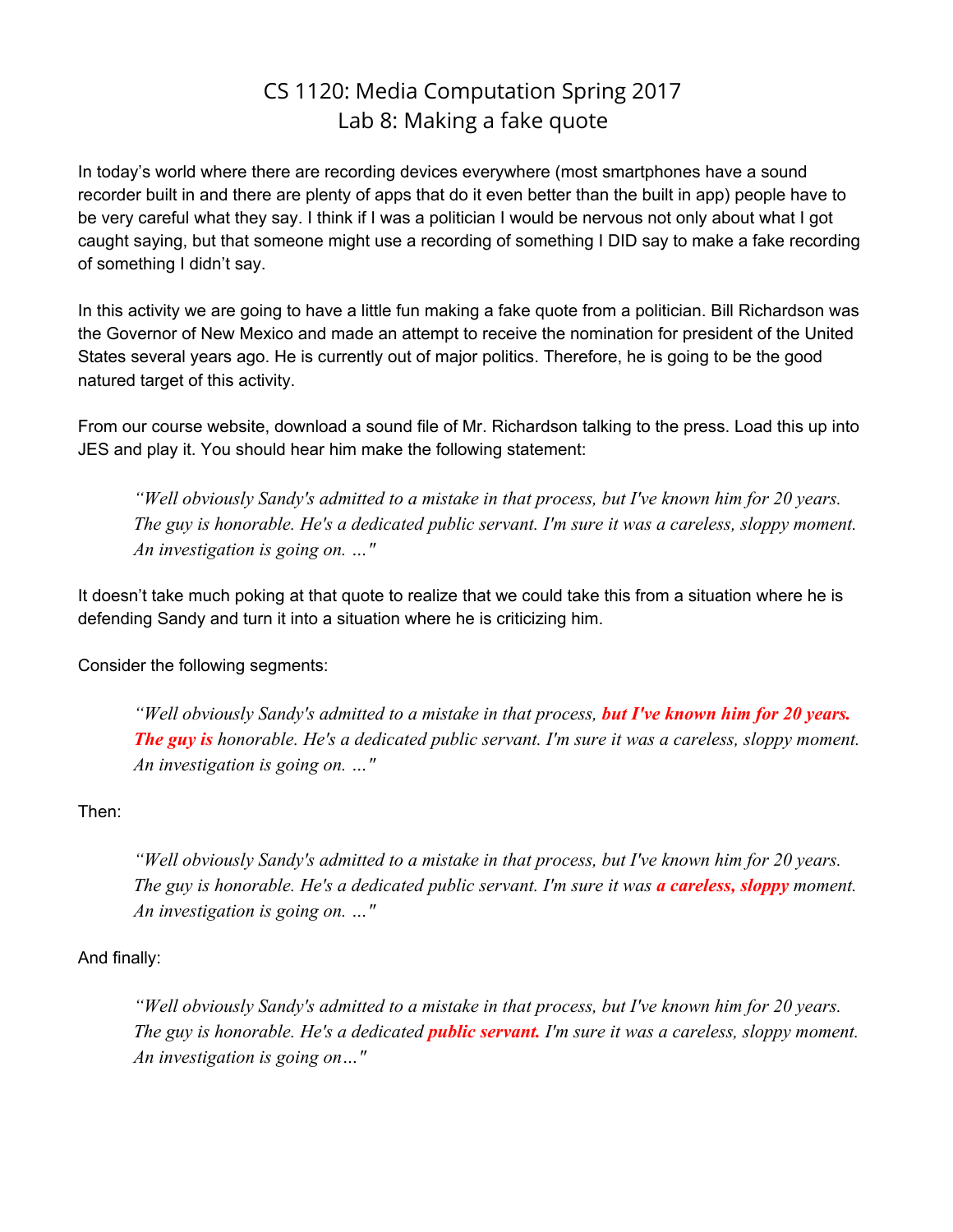To make this fake quote we have to first find approximately where each of those three sayings are in the original quote. Open the original quote in the sound explorer. Using the segment tools identify the starting and stopping points of the three quotes highlighted above.

It's probably worth reminding you that there are 22050 sound samples per second. That means that when it comes to splicing out sounds, the difference between starting at sound sample 1234 and sound sample 1243 is, for all purposes, non-existent. Think about it this way – 1000 sound samples is still less than 1/20th of a second. In other words, in most cases you could start at 1234 or 2234 and the difference would be practically unnoticeable. The only place it would make a huge difference is if you just cut off the start or end of a word. Fortunately, there tends to be enough space between the words being spoken in this quote that huge differences don't matter.

Thus, you can simplify your results if you don't worry too much about getting it nailed down to exact index values like 113,234 and simply rounding DOWN to the nearest 1000 if you are considering the starting value (so down to 113,000) and UP if you are considering the ending value (so up to 114,000). Since this is adding small units of sound to the finished splice sample you shouldn't have problems with cutting off a word. If anything you will be getting into the words on either side.

[Q1] What is the approximate starting index value of quote #1?

[Q2] What is the approximate ending index value of quote #1?

[Q3] What is the approximate starting index value of quote #2?

[Q4] What is the approximate ending index value of quote #2?

[Q5] What is the approximate starting index value of quote #3?

[Q6] What is the approximate ending index value of quote #3?

Now that you have these values you should use Program 104 as a sample and create a program called fakeQuote(). When it is done it should return the finished new quote.